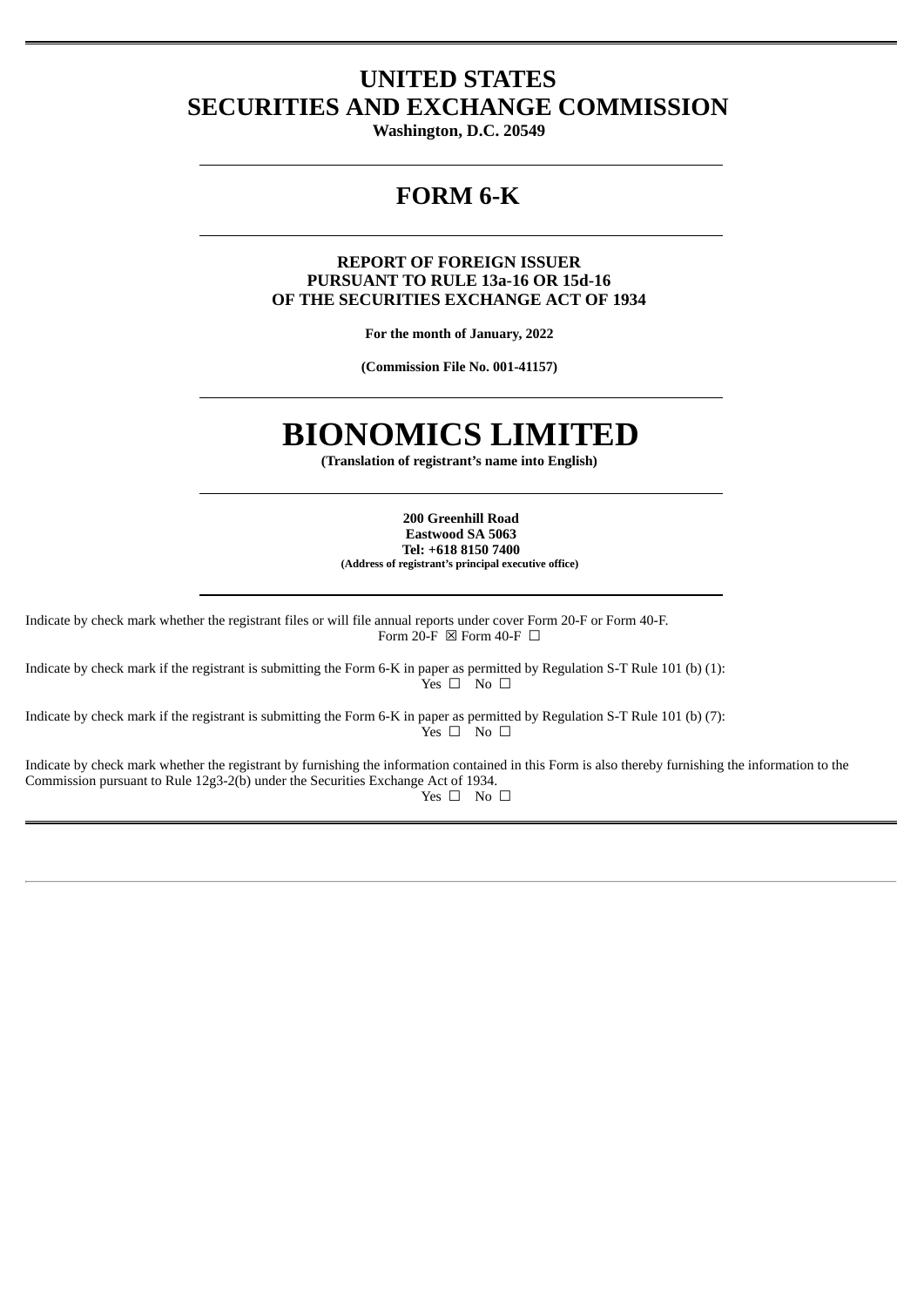#### **INFORMATION CONTAINED IN THIS REPORT ON FORM 6-K**

On January 28, 2022, Bionomics Limited (the "Company") released its Appendix 4C - Quarterly Cashflow Report for the period ended 31 December 2021 with the Australian Securities Exchange (ASX), as required by the laws and regulations of Australia. The release is furnished herewith as Exhibit 99.1 to this report on Form 6-K.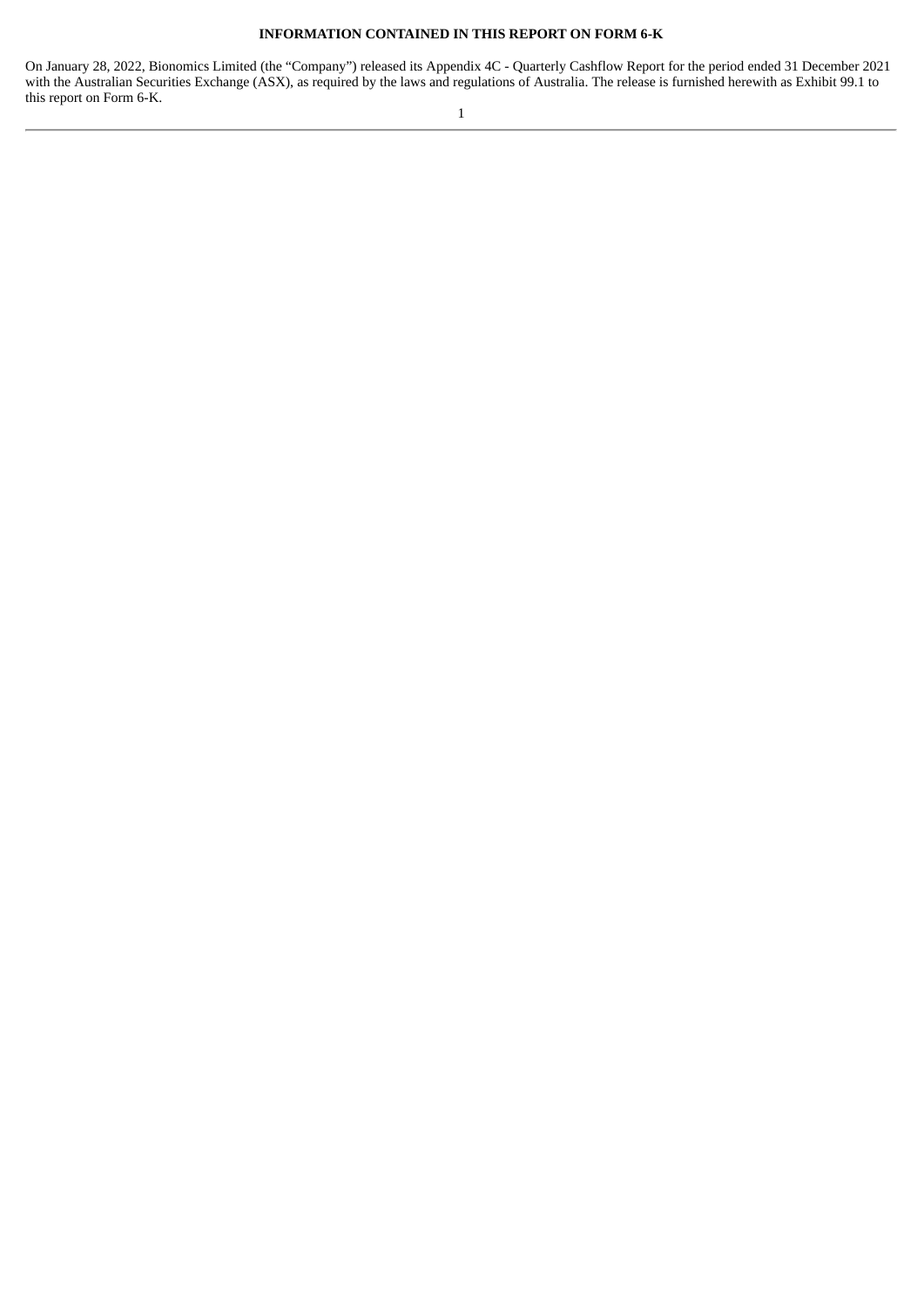| Exhibit | <b>Description</b>                                         |
|---------|------------------------------------------------------------|
| 99.1    | <b>Quarterly Report for the Period Ended December 2021</b> |

2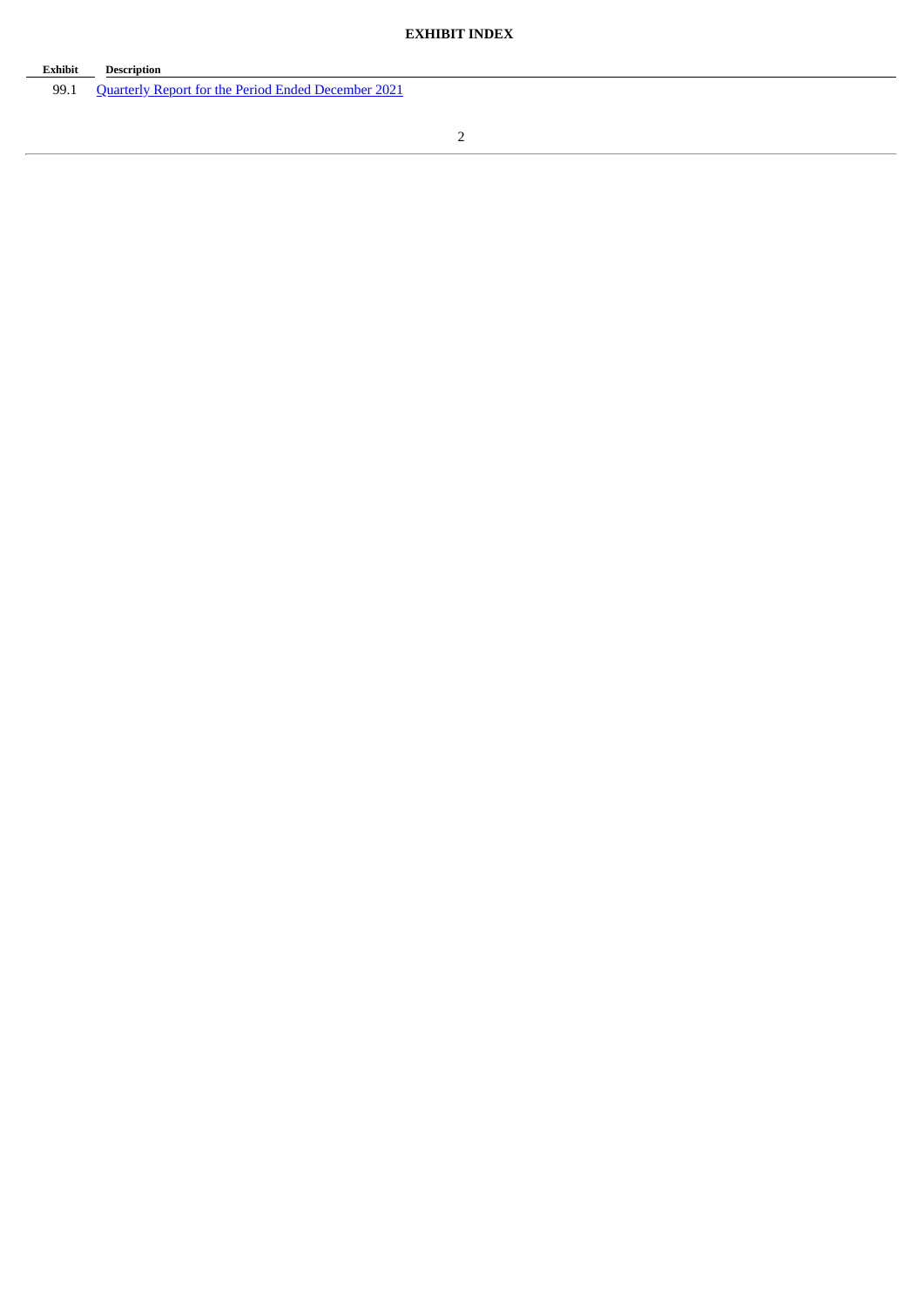### **SIGNATURES**

Pursuant to the requirements of the Securities Exchange Act of 1934, the registrant has duly caused this report to be signed on its behalf by the undersigned, thereto duly authorized.

### **Bionomics Limited** (Registrant)

| By:             | /s/ Errol De Souza                          |  |
|-----------------|---------------------------------------------|--|
| Name:<br>Title: | Errol De Souza, Ph.D.<br>Executive Chairman |  |

Date: January 28, 2022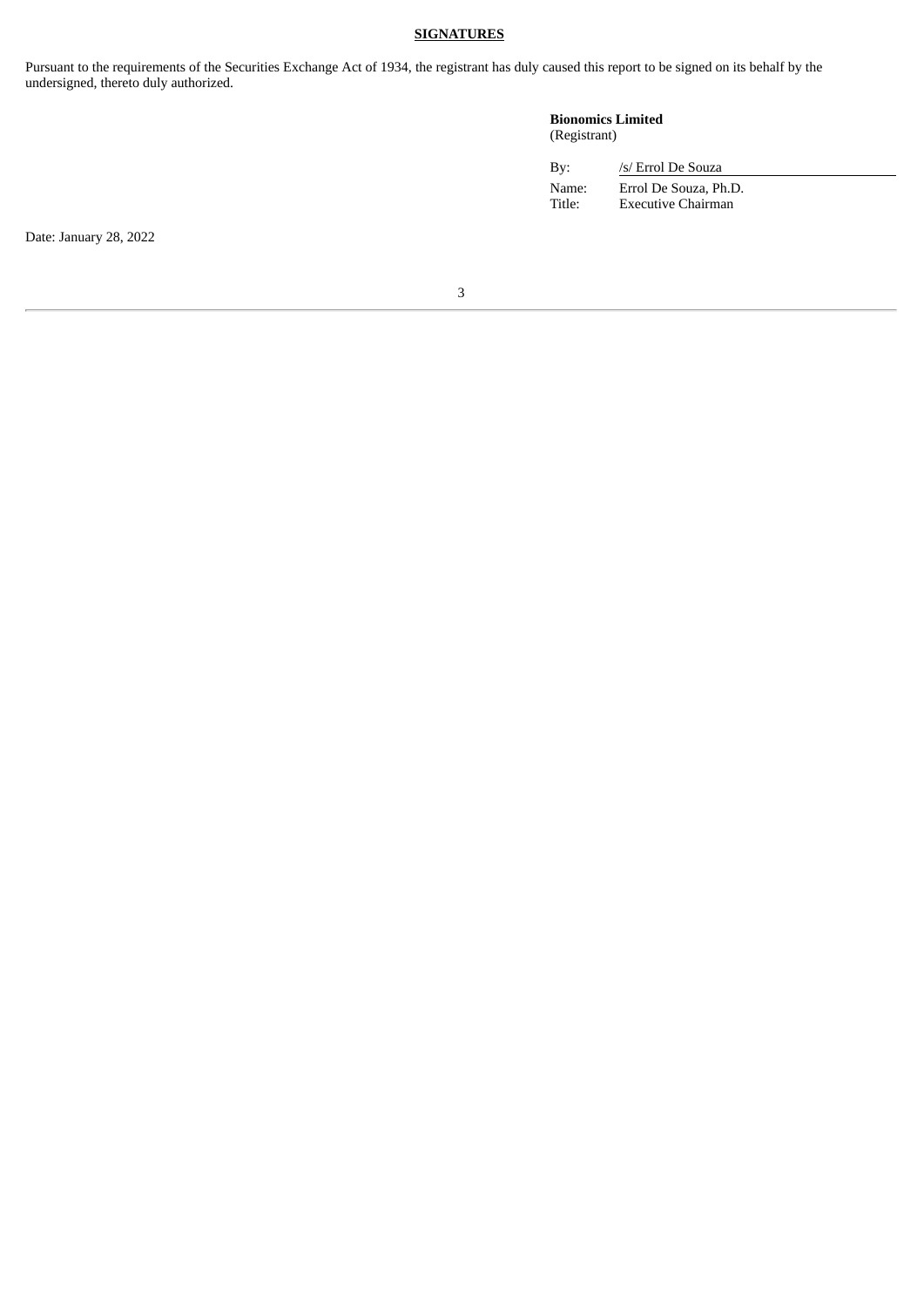

**ABN 53 075 582 740**

# <span id="page-4-0"></span>**ASX ANNOUNCEMENT 28 JANUARY 2022**

# **Quarterly Activities and Cashflow Report**

Bionomics Limited (ASX:BNO, NASDAQ:BNOX), ("Bionomics" or "the Company") a global, clinical stage biopharmaceutical company, today released its Appendix 4C - Quarterly Cashflow Report. Highlights during the quarter ended 31 December 2021 ("Quarter") and up to the date of this announcement include:

- □ On 1 November 2021, the Company announced it had received U.S. Food and Drug Administration (FDA) clearance to proceed with evaluating its lead clinical compound, BNC210, for the acute treatment of Social Anxiety Disorder (SAD) in a Phase 2 clinical trial named the PREVAIL Study.
- On 1 November 2021, the Company announced its Notice of Annual General Meeting (AGM) and Proxy Form for the meeting to be held virtually via a video-conferencing facility on Thursday, 2 December 2021.
- $\Box$  On 23 November 2021, the Company announced the public filing of a registration statement on Form F-1 with the U.S. Securities and Exchange Commission in relation to a proposed public offering (the "Offering") of American Depository Shares (ADSs), each of which would represent one or a number of the Company's ordinary shares in the United States. Concurrent with the proposed public offering, Bionomics announced its intention to list the ADSs on the Nasdaq Stock Market (Nasdaq) under the ticker symbol "BNOX".
- $\Box$  On 1 December 2021, the Company announced that the U.S. FDA had granted Fast Track designation to the BNC210 development program for the acute treatment of Social Anxiety Disorder (SAD) and other anxiety-related disorders. In November 2019, the FDA granted Fast Track designation to the BNC210 development program for the treatment of Post-Traumatic Stress Disorder (PTSD) and other trauma-related and stressor-related disorders.

Fast Track designation is an FDA program intended to facilitate and expedite development and review of new drugs that demonstrate the potential to address unmet medical need in the treatment of a serious or life-threatening disease or condition.

- $\Box$  On 2 December 2021, the Company announced the results of the AGM in which shareholder passed all 15 resolutions considered.
- $\Box$  On 13 December 2021, the Company announced the proposed launch of its initial public offering in the United States of 1,622,000 ADSs, each representing 180 ordinary shares of Bionomics *(see Financial Highlights below for additional details).*

Bionomics Limited | 200 Greenhill Road, South Australia, +61 8 8150 7400, ABN: 53 075 582 740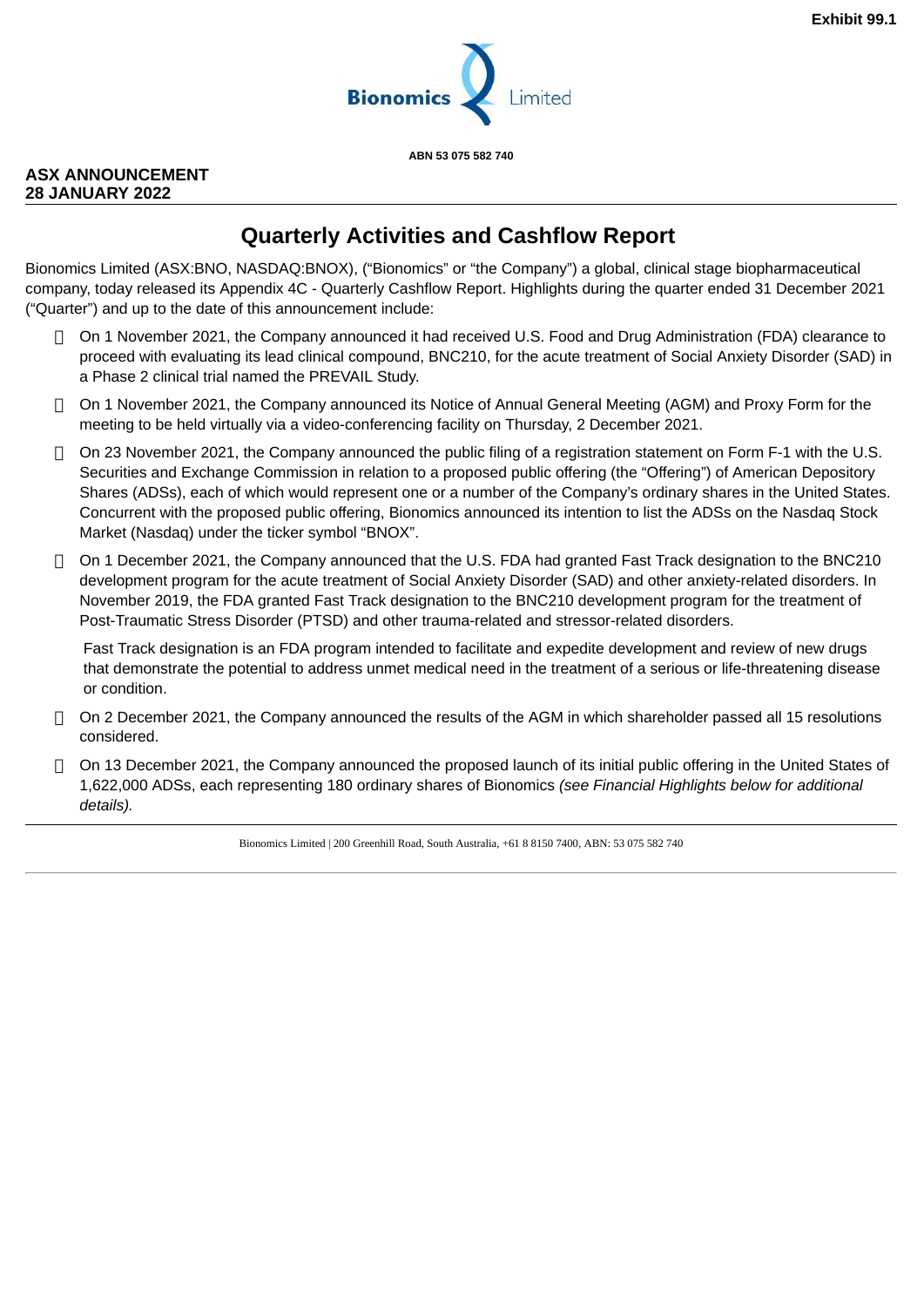$\Box$  On 31 December 2021, the Company announced the resignation of Mr Mitchell Kaye as a Non-Executive Director of the Board of Bionomics Limited effective 31 December 2021.

Mr Kaye resigned under the terms of the agreement through which he was appointed in November 2018, as nominee of BVF Partners L.P under the Placement Agreement dated 9 November 2018.

- On 4 January 2022, the Company announced that it had initiated its Phase 2 clinical trial (the PREVAIL Study) to evaluate BNC210 for the acute treatment of SAD, with topline results expected by the end of 2022.
- $\Box$  On 6 January 2022, the Company announced that it would be participating in the H.C. Wainwright BioConnect Conference virtually from 10 – 13 January 2022.
- On 14 January 2022, Bionomics rang the Nasdaq Stock Market Closing Bell.

## **Financing Activity**

- On 16 December 2021, the Company announced the pricing of its initial public offering in the United States (the Offering) of 1,622,000 ADSs, each representing 180 ordinary shares of Bionomics, at an initial public offering price of US\$12.35 per ADS.
- On 21 December 2021, the Company announced the closing of the Offering of 1,622,000 ADSs, each representing 180 ordinary shares of Bionomics, at a public offering price of US\$12.35 per ADS.

The gross proceeds from the Offering were approximately US\$20 million, before deducting underwriting discounts and commissions and other Offering expenses payable by Bionomics. The ADSs began trading on the Nasdaq Global Market on December 16, 2021 under the ticker symbol "BNOX".

The Company granted the underwriters a 30-day option to purchase up to an additional 243,300 ADSs at the public offering price per ADS, less underwriting discounts.

 On 6 January 2022, the Company announced the issuance of 243,300 ADSs, each representing 180 ordinary shares of Bionomics, pursuant to the exercise in full of the underwriters' option to purchase additional ADSs in connection with the Offering. The ADSs were sold at a public offering price of US\$12.35 per ADS.

The total gross proceeds from the Offering were approximately US\$23 million, before deducting underwriting discounts and commissions and other offering expenses payable by Bionomics.

- The Company's cash balance at 31 December 2021 was \$40.35 million (30 June 2021: \$22.17 million).
- $\Box$  Research & development expenditure paid for the Quarter decreased to \$2.63 million from \$3.27 million compared with the previous Quarter, that is, a decrease of 19.57%, primarily associated with the ATTUNE Study. The ATTUNE Study is evaluating the oral tablet formulation of BNC210 compared to placebo in approximately 200 PTSD patients in the U.S. There are 25 clinical sites open and recruiting patients for the trial. The PREVAIL Study is evaluating the oral tablet formulation of BNC210 compared to placebo as an acute treatment for Social Anxiety Disorder in approximately 150 patients in the U.S. This trial commenced in early January 2022.

Bionomics Limited | 200 Greenhill Road, South Australia, +61 8 8150 7400, ABN: 53 075 582 740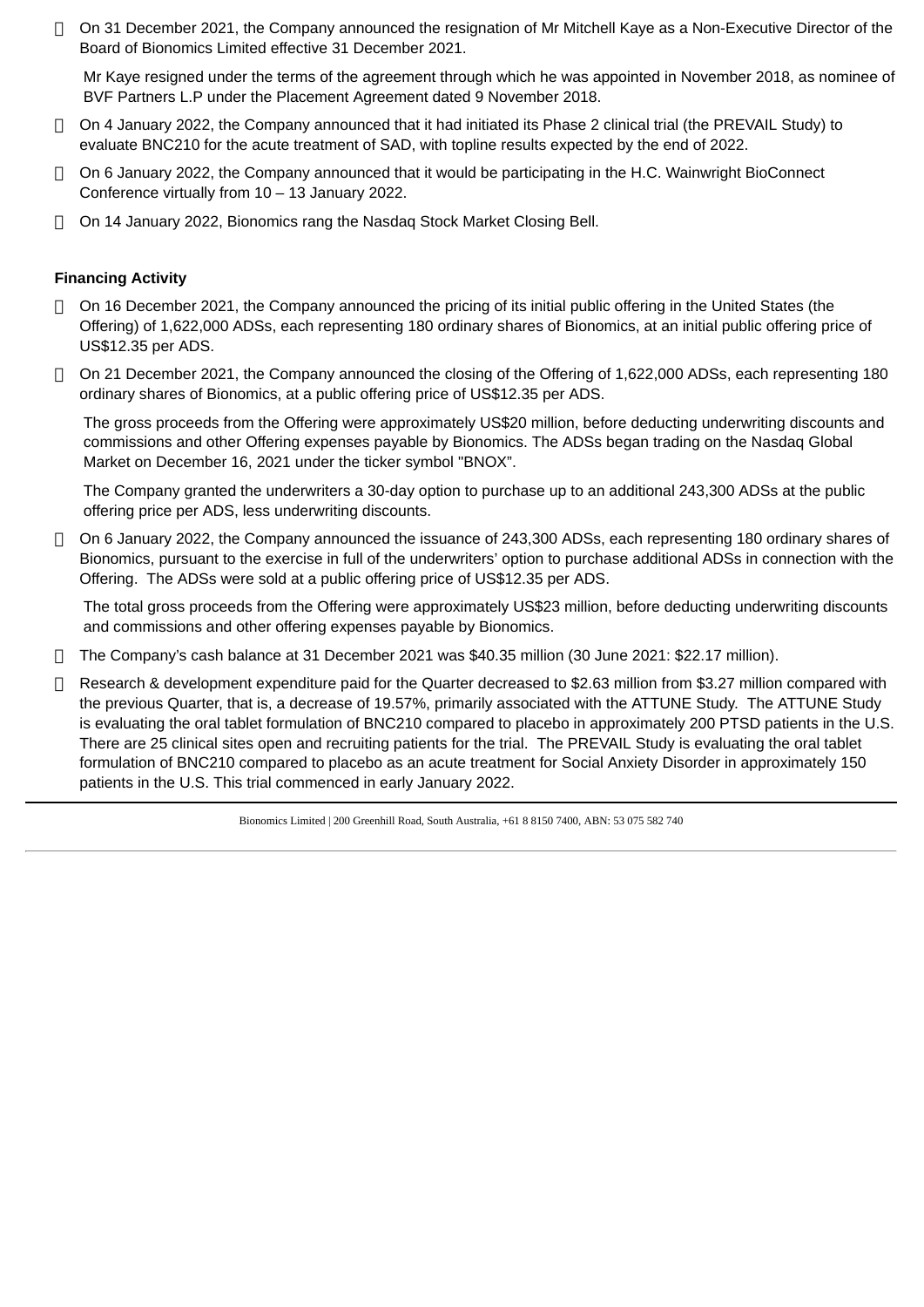For the purpose of Listing Rule 4.7C.3, the Executive Chairman was paid during the Quarter \$184,000 in consulting fees and \$8,000 for reimbursement of health benefit insurance in accordance with the consulting agreement and the other Directors were paid during the Quarter \$120,000 in directors fees.

Released on authority of the Board.

### **FOR FURTHER INFORMATION PLEASE CONTACT:**

**General:** Ms Suzanne Irwin Company Secretary +61 8 8150 7400 CoSec@bionomics.com.au **Investor Relations:** Mr. Connor Bernstein Vice President, Strategy and Corporate Development +1 (831) 246-3642 cbernstein@bionomics.com.au

### **About Bionomics Limited**

Bionomics (ASX:BNO, NASDAQ:BNOX) is a clinical-stage biopharmaceutical company developing novel, allosteric ion channel modulators designed to transform the lives of patients suffering from serious central nervous system (CNS) disorders with high unmet medical need. Bionomics is advancing its lead drug candidate, BNC210, an oral, proprietary, selective negative allosteric modulator of the α7 nicotinic acetylcholine receptor, for the acute treatment of Social Anxiety Disorder (SAD) and chronic treatment of Post-Traumatic Stress Disorder (PTSD). Beyond BNC210, Bionomics has a strategic partnership with Merck & Co., Inc (known as MSD outside the United States and Canada) with two drugs in early-stage clinical trials for the treatment of cognitive deficits in Alzheimer's disease and other central nervous system conditions.

www.bionomics.com.au

#### **Factors Affecting Future Performance**

This announcement contains "forward-looking" statements within the meaning of the U.S. federal securities laws. Any statements contained in this announcement that relate to prospective events or developments, including, without limitation, statements related to the Offering are deemed to be forward-looking statements. Words such as "believes," "anticipates," "plans," "expects," "projects," "forecasts," "will" and similar expressions are intended to identify forward-looking statements. There are a number of important factors that could cause actual results or events to differ materially from those indicated by these forward-looking statements. The Company undertakes no obligation to publicly update any forward-looking statement, whether as a result of new information, future events, or otherwise. Actual results could differ materially from those discussed in this ASX announcement.

Bionomics Limited | 200 Greenhill Road, South Australia, +61 8 8150 7400, ABN: 53 075 582 740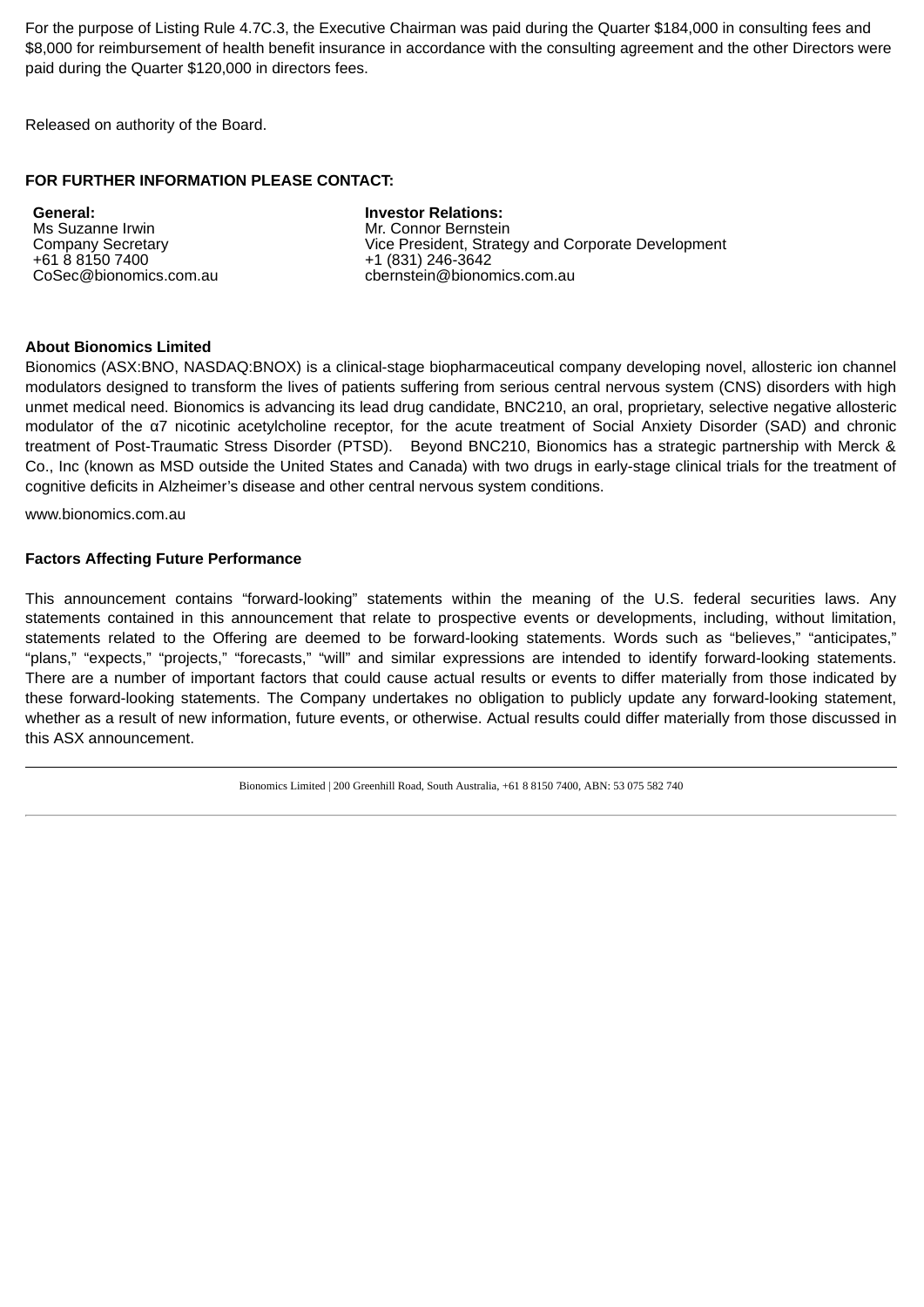#### *Rule 4.7B*

# **Appendix 4C**

# **Quarterly cash flow report for entities subject to Listing Rule 4.7B**

| Name of entity           |                                                |                                   |                                       |
|--------------------------|------------------------------------------------|-----------------------------------|---------------------------------------|
| <b>Bionomics Limited</b> |                                                |                                   |                                       |
| <b>ABN</b>               | Quarter ended ("current quarter")              |                                   |                                       |
| 53 075 582 740           |                                                | 31 December 2021                  |                                       |
| 1.1                      | <b>Consolidated statement of cash flows</b>    | <b>Current quarter</b><br>\$A'000 | Year to date<br>(6 months)<br>\$A'000 |
| 1.                       | Cash flows from operating activities           |                                   |                                       |
| 1.1                      | Receipts from customers                        |                                   |                                       |
| 1.2                      | Payments for                                   |                                   |                                       |
|                          | (a) research and development                   | (2,631)                           | (5,903)                               |
|                          | (b) product manufacturing and operating costs  |                                   |                                       |
|                          | (c) advertising and marketing                  |                                   |                                       |
|                          | (d) leased assets                              |                                   |                                       |
|                          | (e) staff costs                                | (308)                             | (798)                                 |
|                          | (f) administration and corporate costs         | (3,768)                           | (5, 275)                              |
| 1.3                      | Dividends received (see note 3)                |                                   |                                       |
| 1.4                      | Interest received                              |                                   | 4                                     |
| 1.5                      | Interest and other costs of finance paid       | (12)                              | (26)                                  |
| 1.6                      | Income taxes paid                              |                                   |                                       |
| 1.7                      | Government grants and tax incentives           |                                   |                                       |
| 1.8                      | Other (provide details if material)            |                                   |                                       |
|                          | Rent received                                  |                                   | $\overline{7}$                        |
| 1.9                      | Net cash from / (used in) operating activities | (6, 719)                          | (11, 991)                             |

ASX Listing Rules Appendix 4C (17/07/20) Page 1 + See chapter 19 of the ASX Listing Rules for defined terms.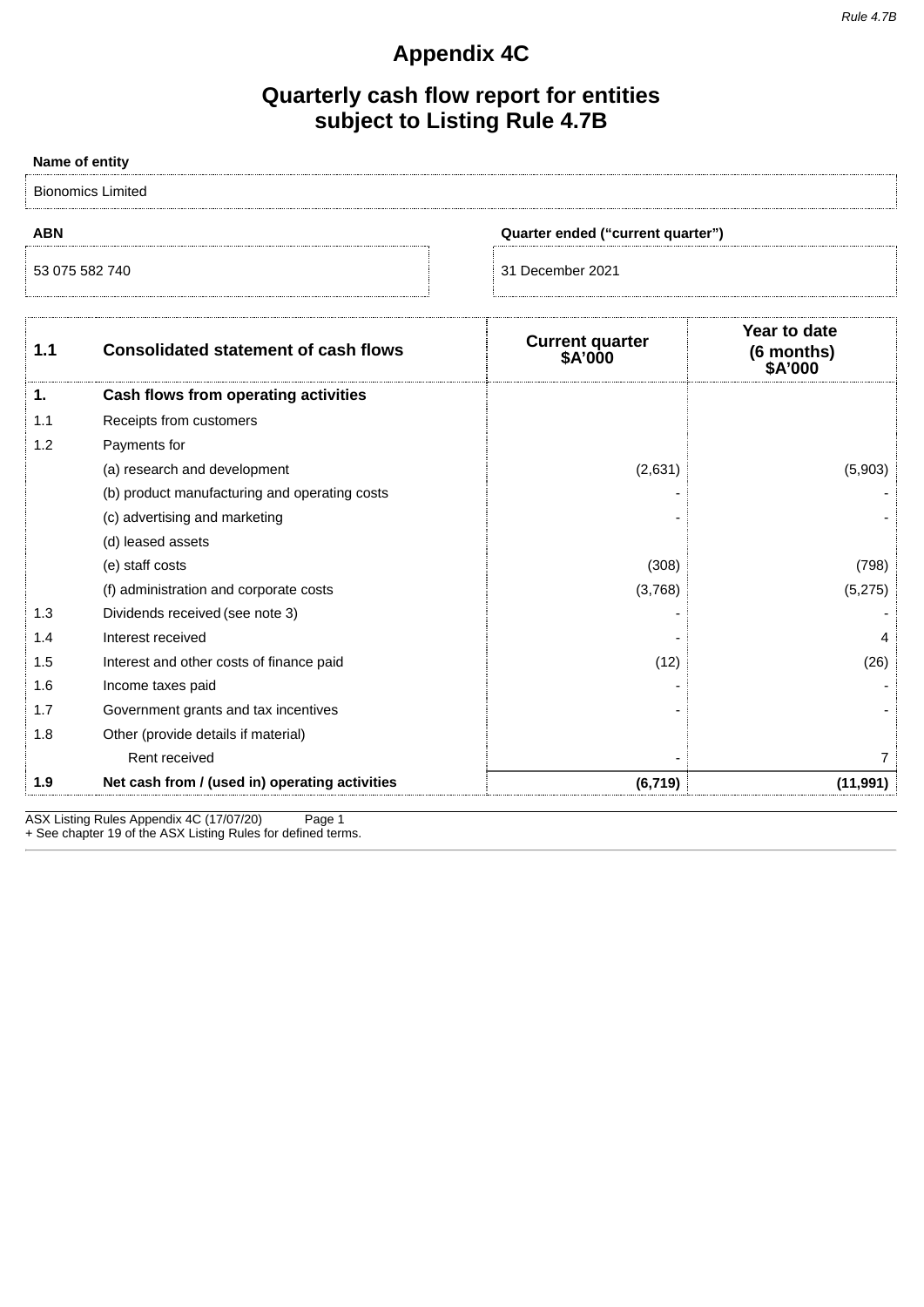| 2.  | Cash flows from investing activities                |     |     |
|-----|-----------------------------------------------------|-----|-----|
| 2.1 | Payments to acquire or for:                         |     |     |
|     | (a) entities                                        |     |     |
|     | (g) businesses                                      |     |     |
|     | (h) property, plant and equipment                   |     | 175 |
|     | (i) investments                                     | 436 | 436 |
|     | (j) intellectual property                           |     |     |
|     | (k) other non-current assets                        |     |     |
| 2.2 | Proceeds from disposal of:                          |     |     |
|     | (a) entities                                        |     |     |
|     | (I) businesses                                      |     |     |
|     | (m) property, plant and equipment                   |     |     |
|     | (n) investments                                     |     |     |
|     | (o) intellectual property                           |     |     |
|     | (p) other non-current assets                        |     |     |
| 2.3 | Cash flows from loans to other entities             |     |     |
| 2.4 | Dividends received (see note 3)                     |     |     |
| 2.5 | Other (provide details if material)                 |     |     |
|     | Net cash outflow from disposal of French operations |     |     |
|     | (a) payment of costs                                |     |     |
|     | (b) cash balance disposed of                        |     |     |
| 2.6 | Net cash from / (used in) investing activities      | 436 | 611 |
|     |                                                     |     |     |

ASX Listing Rules Appendix 4C (17/07/20) Page 2 + See chapter 19 of the ASX Listing Rules for defined terms.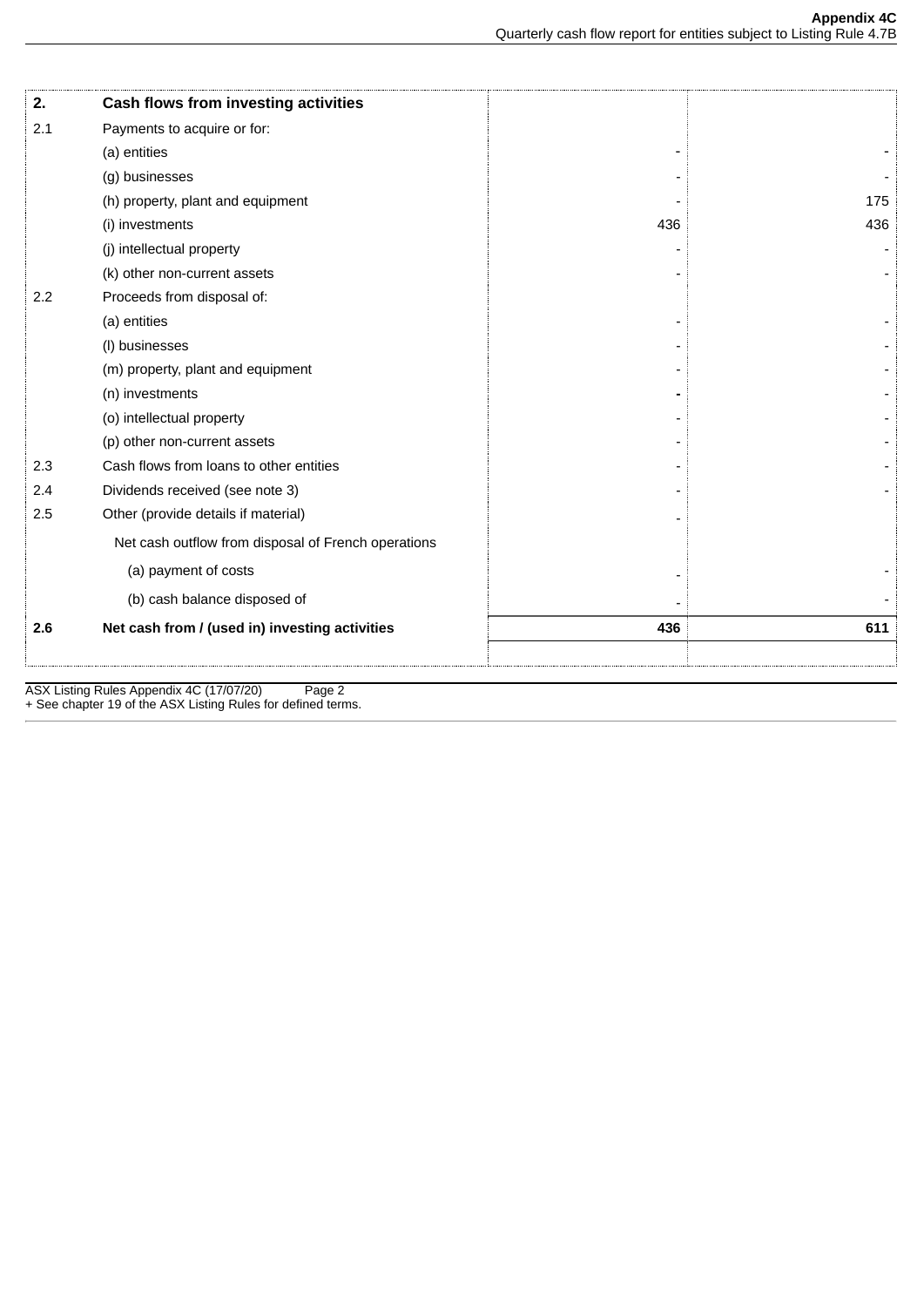| Consolidated statement of cash flows |                                                                                            | Year to date<br><b>Current quarter</b><br>\$A'000<br>(6 months)<br>\$A'000 |         |
|--------------------------------------|--------------------------------------------------------------------------------------------|----------------------------------------------------------------------------|---------|
| 3.                                   | Cash flows from financing activities                                                       |                                                                            |         |
| 3.1                                  | Proceeds from issues of equity securities (excluding<br>convertible debt securities)       | 28.640                                                                     | 28,667  |
| 3.2                                  | Proceeds from issue of convertible debt securities                                         |                                                                            |         |
| 3.3                                  | Proceeds from exercise of options                                                          |                                                                            |         |
| 3.4                                  | Transaction costs related to issues of equity securities or<br>convertible debt securities | (3,664)                                                                    | (4,837) |
| 3.5                                  | Proceeds from borrowings                                                                   |                                                                            |         |
| 3.6                                  | Principal element of lease payments                                                        | (37)                                                                       | (99)    |
| 3.7                                  | Transaction costs related to loans and borrowings                                          |                                                                            |         |
| 3.8                                  | Dividends paid                                                                             |                                                                            |         |
| 3.9                                  | Other (provide details if material)                                                        |                                                                            |         |
| 3.10                                 | Net cash from / (used in) financing activities                                             | 24,939                                                                     | 23,731  |

| 4.  | Net increase / (decrease) in cash and cash<br>equivalents for the period |          |           |
|-----|--------------------------------------------------------------------------|----------|-----------|
| 4.1 | Cash and cash equivalents at beginning of period                         | 22.172   | 28.499    |
| 4.2 | Net cash from / (used in) operating activities (item 1.9<br>above)       | (6, 719) | (11, 991) |
| 4.3 | Net cash from / (used in) investing activities (item 2.6<br>above)       | 436      | 611       |
| 4.4 | Net cash from / (used in) financing activities (item 3.10<br>above)      | 24.939   | 23.731    |
| 4.5 | Effect of movement in exchange rates on cash held                        | (476)    | (498)     |
| 4.6 | Cash and cash equivalents at end of period                               | 40.352   | 40.352    |
|     |                                                                          |          |           |

ASX Listing Rules Appendix 4C (17/07/20) Page 3 + See chapter 19 of the ASX Listing Rules for defined terms.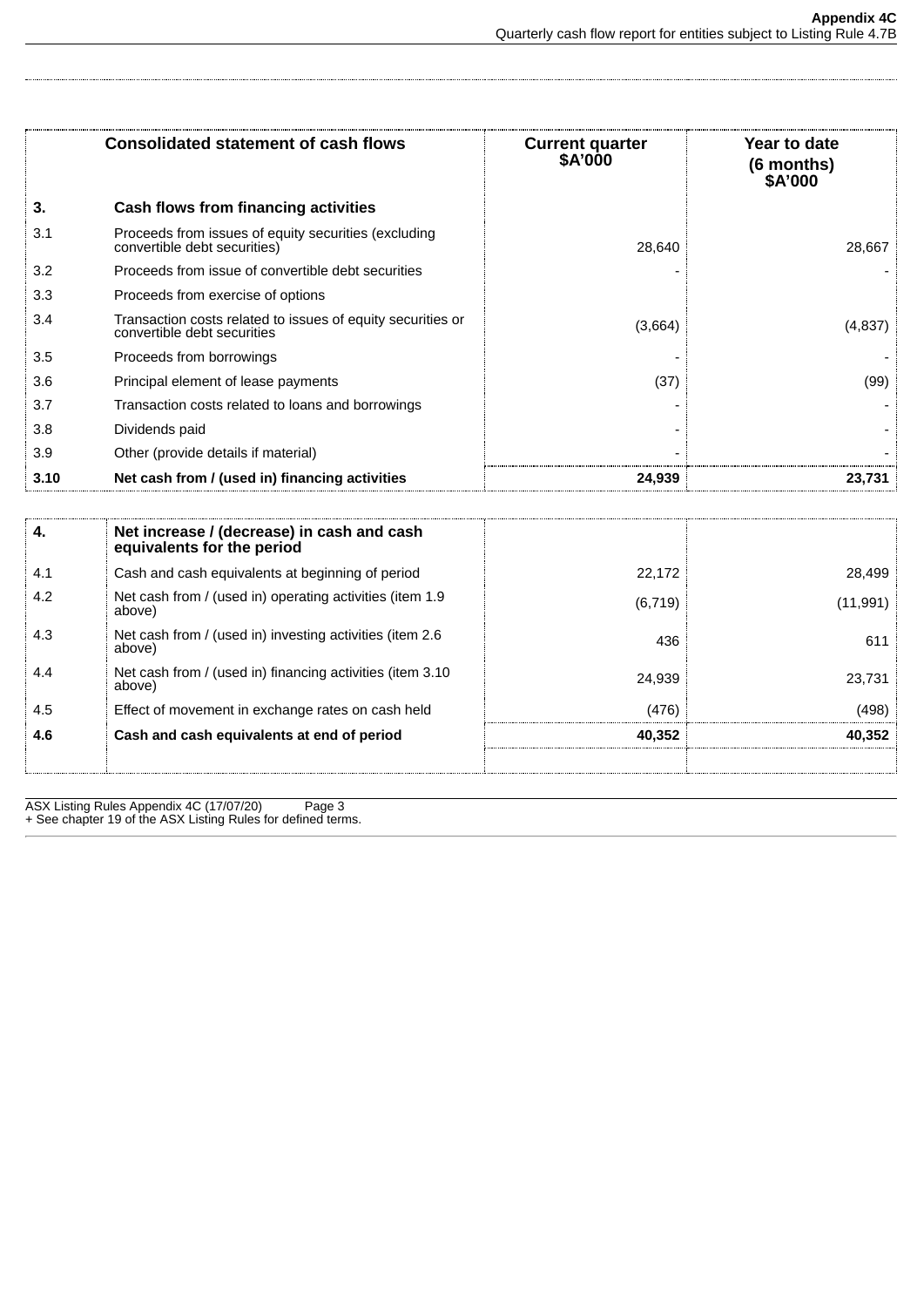|     | Reconciliation of cash and cash equivalents<br>at the end of the quarter (as shown in the consolidated<br>statement of cash flows) to the related items in the accounts | <b>Current quarter</b><br>\$A'000 | <b>Previous quarter</b><br><b>SA'000</b> |
|-----|-------------------------------------------------------------------------------------------------------------------------------------------------------------------------|-----------------------------------|------------------------------------------|
|     | <b>Bank balances</b>                                                                                                                                                    | 40,352                            | 22 172                                   |
| 5.2 | Call deposits                                                                                                                                                           |                                   |                                          |
| 5.3 | <b>Bank overdrafts</b>                                                                                                                                                  |                                   |                                          |
| 5.4 | Other (provide details)                                                                                                                                                 |                                   |                                          |
| 5.5 | Cash and cash equivalents at end of quarter (should<br>equal item 4.6 above)                                                                                            | 40,352                            |                                          |

|        | Payments to related parties of the entity and their associates                                                                                                                                                                            | <b>Current quarter</b><br><b>SA'000</b> |
|--------|-------------------------------------------------------------------------------------------------------------------------------------------------------------------------------------------------------------------------------------------|-----------------------------------------|
| 6.1(a) | Aggregate amount of payments to related parties and their associates included in item 1<br>(Director fees)                                                                                                                                |                                         |
| 6.1(b) | Aggregate amount of payments to related parties and their associates included in item 1 (Executive chairman consulting fee and reimbursement of medical benefit insurance as<br>per the Employment Agreement with the Executive Chairman) | 192                                     |
| 6.2    | Aggregate amount of payments to related parties and their associates included in item 2                                                                                                                                                   |                                         |
|        | Note: if any amounts are shown in items 6.1 or 6.2, your quarterly activity report must include a description of, and an explanation for, such payments.                                                                                  |                                         |

|     | <b>Financing facilities</b><br>Note: the term "facility' includes all forms of financing arrangements<br>available to the entity.<br>Add notes as necessary for an understanding of the sources of finance<br>available to the entity.                                                                                                            | Total facility amount at<br>quarter end<br>\$A'000 | Amount drawn at<br>quarter end<br>\$A'000 |
|-----|---------------------------------------------------------------------------------------------------------------------------------------------------------------------------------------------------------------------------------------------------------------------------------------------------------------------------------------------------|----------------------------------------------------|-------------------------------------------|
|     | Loan facilities                                                                                                                                                                                                                                                                                                                                   |                                                    |                                           |
|     | Credit standby arrangements                                                                                                                                                                                                                                                                                                                       |                                                    |                                           |
|     | Other (please specify)                                                                                                                                                                                                                                                                                                                            |                                                    |                                           |
| 7.4 | <b>Total financing facilities</b>                                                                                                                                                                                                                                                                                                                 |                                                    |                                           |
| 7.5 | Unused financing facilities available at quarter end                                                                                                                                                                                                                                                                                              |                                                    |                                           |
| 7.6 | Include in the box below a description of each facility above, including the lender, interest rate, maturity date and whether it is<br>secured or unsecured. If any additional financing facilities have been entered into or are proposed to be entered into after<br>quarter end, include a note providing details of those facilities as well. |                                                    |                                           |
|     |                                                                                                                                                                                                                                                                                                                                                   |                                                    |                                           |

ASX Listing Rules Appendix 4C (17/07/20) Page 4 + See chapter 19 of the ASX Listing Rules for defined terms.

÷.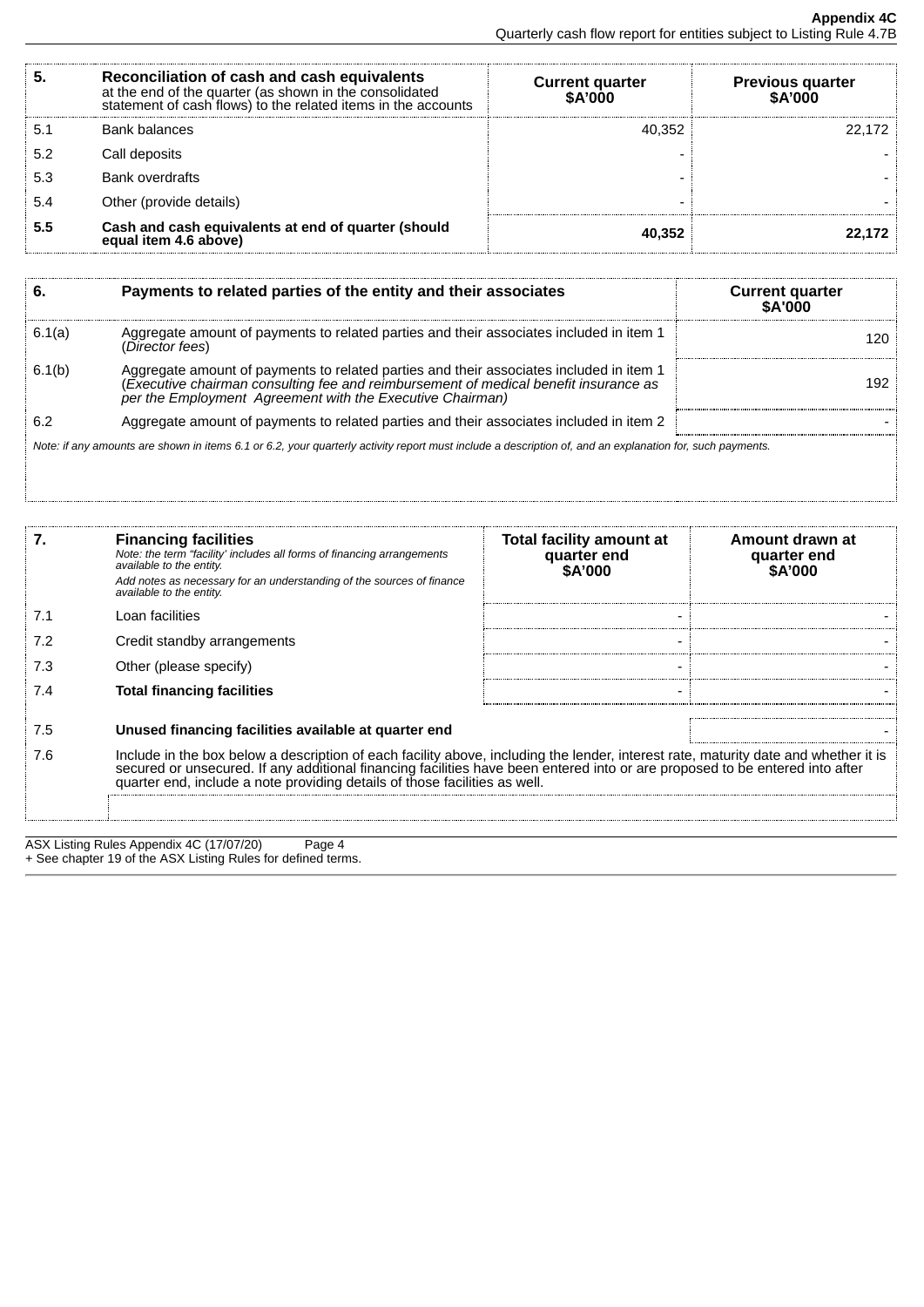| 8.  |                                                                                                                                                                                                                              | Estimated cash available for future operating activities                                                                                       | <b>SA'000</b> |
|-----|------------------------------------------------------------------------------------------------------------------------------------------------------------------------------------------------------------------------------|------------------------------------------------------------------------------------------------------------------------------------------------|---------------|
| 8.1 |                                                                                                                                                                                                                              | Net cash from / (used in) operating activities (item 1.9)                                                                                      | (6, 719)      |
| 8.2 |                                                                                                                                                                                                                              | Cash and cash equivalents at quarter end (item 4.6)                                                                                            | 40,352        |
| 8.3 |                                                                                                                                                                                                                              | Unused finance facilities available at quarter end (item 7.5)                                                                                  |               |
| 8.4 |                                                                                                                                                                                                                              | Total available funding (item $8.2 +$ item $8.3$ )                                                                                             | 40.352        |
| 8.5 |                                                                                                                                                                                                                              | Estimated quarters of funding available (item 8.4 divided by item 8.1)                                                                         | 6.01          |
|     | Note: if the entity has reported positive net operating cash flows in item 1.9, answer item 8.5 as "N/A". Otherwise, a figure for the estimated quarters of funding<br>available must be included in item 8.5.               |                                                                                                                                                |               |
| 8.6 |                                                                                                                                                                                                                              | If item 8.5 is less than 2 quarters, please provide answers to the following questions:                                                        |               |
|     | 8.6.1                                                                                                                                                                                                                        | Does the entity expect that it will continue to have the current level of net operating cash flows for the time being<br>and, if not, why not? |               |
|     | Answer:                                                                                                                                                                                                                      |                                                                                                                                                |               |
|     | Has the entity taken any steps, or does it propose to take any steps, to raise further cash to fund its operations and,<br>8.6.2<br>if so, what are those steps and how likely does it believe that they will be successful? |                                                                                                                                                |               |
|     | Answer:                                                                                                                                                                                                                      |                                                                                                                                                |               |
|     | 8.6.3                                                                                                                                                                                                                        | Does the entity expect to be able to continue its operations and to meet its business objectives and, if so, on what<br>basis?                 |               |
|     | Answer:                                                                                                                                                                                                                      |                                                                                                                                                |               |
|     |                                                                                                                                                                                                                              | Note: where item 8.5 is less than 2 quarters, all of questions 8.6.1, 8.6.2 and 8.6.3 above must be answered.                                  |               |

## **Compliance statement**

- 1 This statement has been prepared in accordance with accounting standards and policies which comply with Listing Rule 19.11A.
- 2 This statement gives a true and fair view of the matters disclosed.

Date: 28 January 2022

Authorised by: ...Managing Director & CEO................................................................................ (Name of body or officer authorising release – see note 4)

#### **Notes**

- 1. This quarterly cash flow report and the accompanying activity report provide a basis for informing the market about the entity's activities for the past quarter, how they have been financed and the effect this has had on its cash position. An entity that wishes to disclose additional information over and above the minimum required under the Listing Rules is encouraged to do so.
- 2. If this quarterly cash flow report has been prepared in accordance with Australian Accounting Standards, the definitions in, and provisions of, *AASB 107: Statement of Cash Flows* apply to this report. If this quarterly cash flow report has been

ASX Listing Rules Appendix 4C (17/07/20) Page 5 + See chapter 19 of the ASX Listing Rules for defined terms.